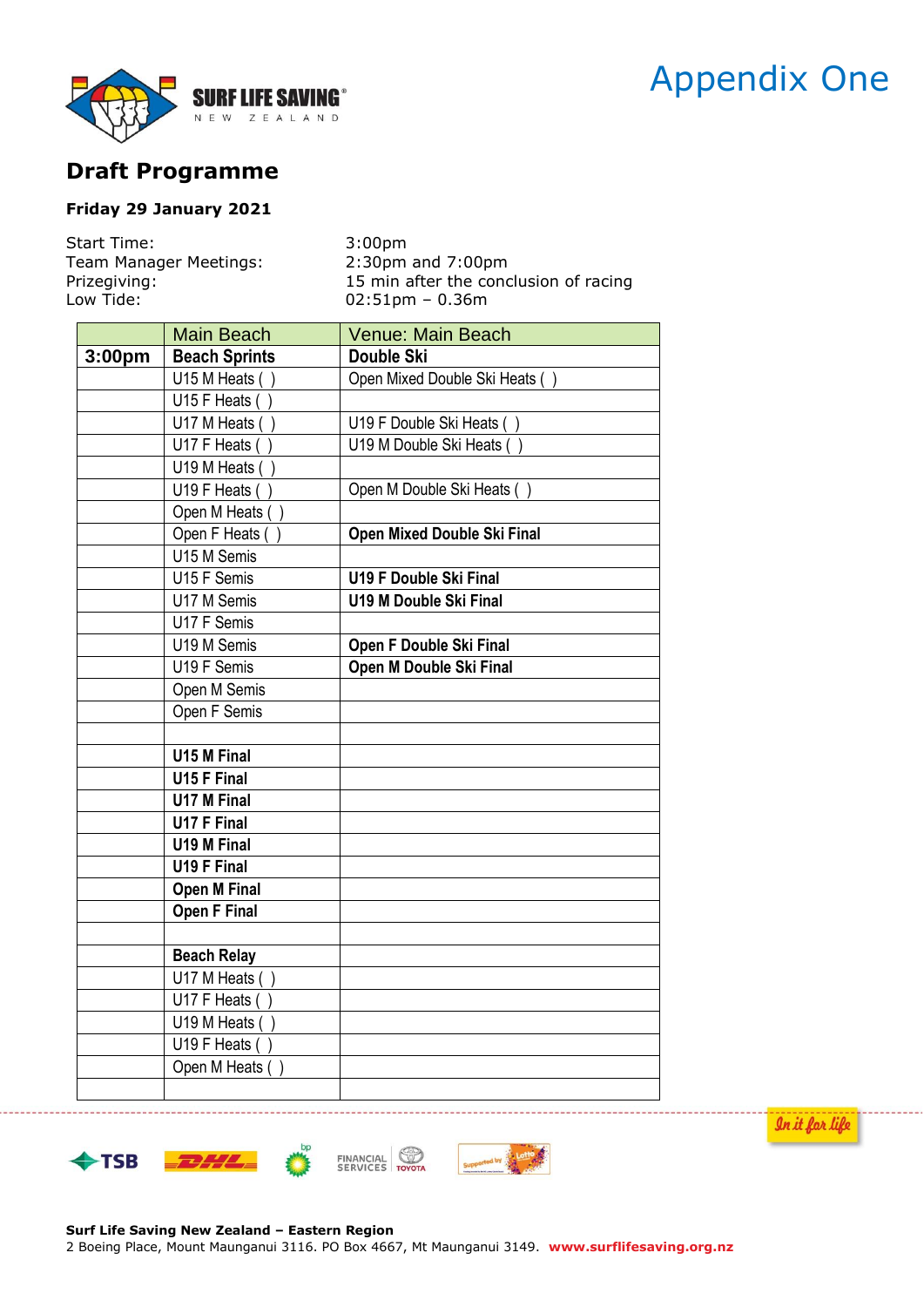| <b>Open F Final</b> |  |
|---------------------|--|
| U17 M Final         |  |
| U17 F Final         |  |
| U19 M Final         |  |
| U19 F Final         |  |
| <b>Open M Final</b> |  |
|                     |  |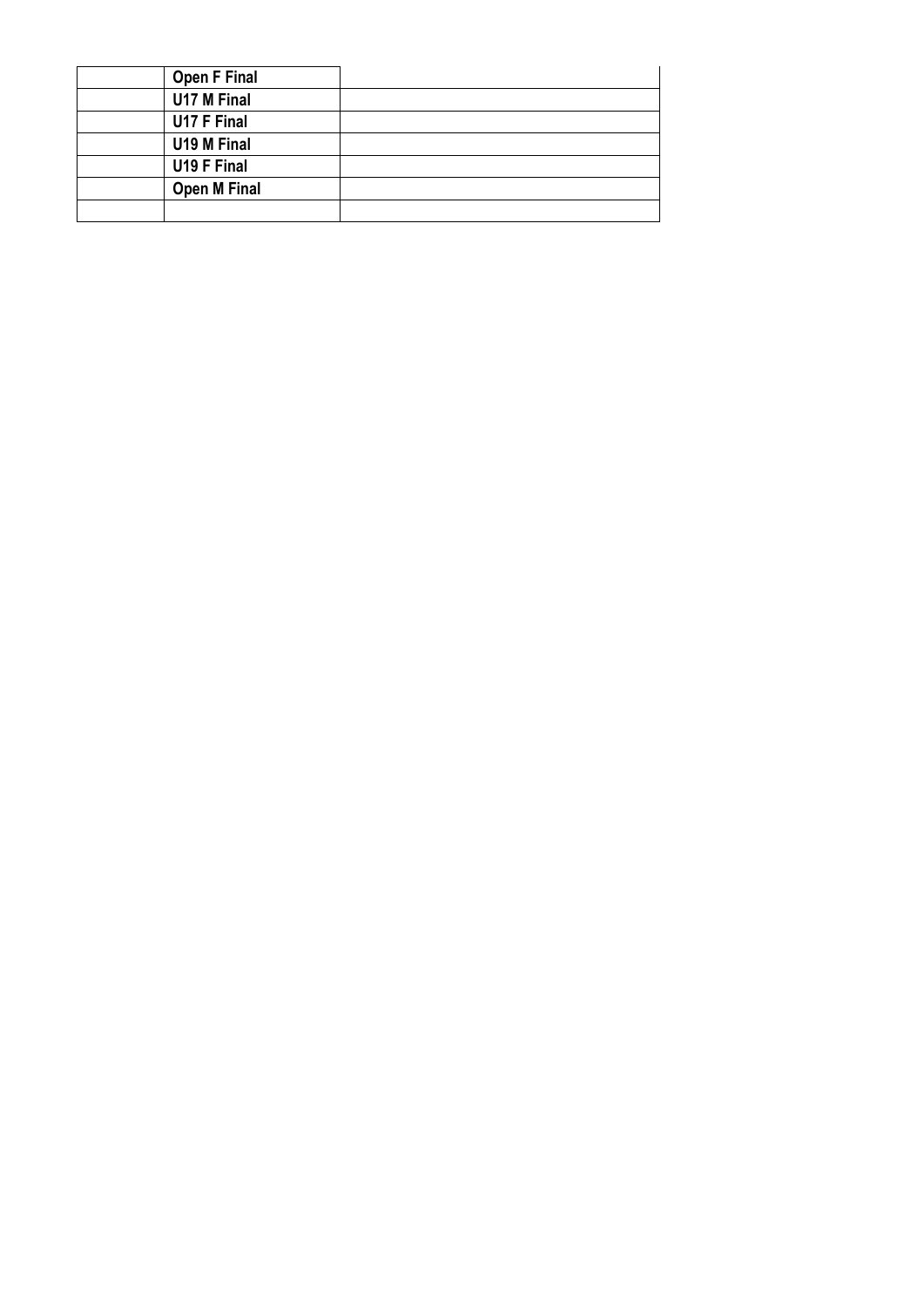### **Saturday 30 January 2021**

Start Time: 8:00am<br>Prizegiving: 15 minu

Prizegiving:<br>
High Tide:<br>
Low Tide:<br>
Low Tide:<br>
1.3.37pm – 0.3m High Tide: 09:33am – 1.8m Low Tide: 3:37pm – 0.3m

| <b>Time</b> | <b>Arena One &amp; Arena Two</b>                                             | <b>Arena Three &amp; Arena Four</b> | <b>Boat And Canoe Arena</b>            |
|-------------|------------------------------------------------------------------------------|-------------------------------------|----------------------------------------|
| 0800        | U15 M Diamond Heats                                                          | U15 F Diamond Heats                 | Open M Long Course Boat Round 1        |
|             | U17 M Iron Heats                                                             | U17 F Iron Heats ()                 | Open F Long Course Boat Round 1        |
|             | U19 M Iron Heats ()                                                          | U19 F Iron Heats ()                 | U23 & U19 M Long Course Boat Rnd 1     |
|             | Open M Iron Heats ()                                                         | Open F Iron Heats (                 | U23 & U19 F Long Course Boat Round 1   |
|             |                                                                              |                                     |                                        |
|             | U15 M Diamond Semi                                                           | U15 F Diamond Semi ()               | Open M Long Course Boat Round 2        |
|             | U17 M Iron Semi                                                              | U17 F Iron Semi (                   | Open F Long Course Boat Round 2        |
|             | U19 M Iron Semi                                                              | U19 F Iron Semi                     | U23 & U19 M Long Course Boat Rnd 2     |
|             | Open M Iron Semi                                                             | Open F Iron Semi                    | U23 & U19 F Long Course Boat Round 2   |
|             |                                                                              |                                     |                                        |
|             | U15 M Surf Race Heats ()                                                     | U15 F Surf Race Heats ()            | Open M Long Course Boat Round 3        |
|             | U17 M Surf Race Heats ()                                                     | U17 F Surf Race Heats ()            | Open F Long Course Boat Round 3        |
|             | U19 M Surf Race Heats ()                                                     | U19 F Surf Race Heats ()            | U23 & U19 M Long Course Boat Rnd 3     |
|             |                                                                              |                                     | U23 & U19 F Long Course Boat Round 3   |
|             | U15 M Board Heats ()                                                         | U15 F Board Heats ()                |                                        |
|             | U17 M Board Heats ()                                                         | U17 F Board Heats (                 |                                        |
|             | U19 M Board Heats ()                                                         | U19 F Board Heats ()                | Canoes                                 |
|             | Open M Board Heats ()                                                        | Open F Board Heats ()               | U19 M Short Course Canoe Round 1       |
|             | U15 M Board Semis                                                            | U15 F Board Semi                    | U19 F Short Course Canoe Round 1       |
|             | U17 M Board Semis                                                            | U17 F Board Semis                   | Open M Short Course Canoe Round 1      |
|             | U19 M Board Semis                                                            | U19 F Board Semis                   | Open F Short Course Canoe Round 1      |
|             | Open M Board Semis                                                           | Open F Board Heats                  |                                        |
|             |                                                                              |                                     | U19 M Short Course Canoe Round 2       |
|             | U15 M Ski Heats (                                                            | U15 F Ski Heats (                   | U19 F Short Course Canoe Round 2       |
|             | U17 M Ski Heats ()                                                           | U17 F Ski Heats ()                  | Open M Short Course Canoe Round 2      |
|             | U19 M Ski Heats ()                                                           | U19 F Ski Heats ()                  | Open F Short Course Canoe Round 2      |
|             | Open M Ski Heats (                                                           | Open F Ski Heats (                  |                                        |
|             | U15 M Ski Semis                                                              | U15 F Ski Semis                     | U19 M Short Course Canoe Round 3       |
|             | U17 M Ski Semis                                                              | U17 F Ski Semis                     | U19 F Short Course Canoe Round 3       |
|             | U19 M Ski Semis                                                              | U19 F Ski Semis                     | Open M Short Course Canoe Round 3      |
|             | Open M Ski Semis                                                             | Open F Ski Semis                    | Open F Short Course Canoe Round 3      |
|             |                                                                              |                                     |                                        |
|             | <b>ARENA 2</b>                                                               | <b>ARENA 3</b>                      | <b>Open M Short Course Canoe Final</b> |
|             |                                                                              | U15 M & F 2km Beach Run $( ) & ( )$ | Open F Short Course Canoe Final        |
|             | U17 M & F 2km Beach Run () & ()                                              |                                     |                                        |
|             | U19 M & F 2km Beach Run (<br>$\left( \begin{array}{c} 2 \end{array} \right)$ |                                     |                                        |
|             | Open M & F 2km Beach Run () & ()                                             |                                     |                                        |
|             |                                                                              |                                     |                                        |
|             | U15 M Surf Race Final                                                        | U15 F Surf Race Final               |                                        |
|             | <b>U17 M Surf Race Final</b>                                                 | <b>U17 F Surf Race Final</b>        |                                        |
|             | U19 M Surf Race Final                                                        | <b>U19 F Surf Race Final</b>        |                                        |
|             | Open M Surf Race Final                                                       | <b>Open F Surf Race Final</b>       |                                        |
|             |                                                                              |                                     |                                        |
|             | U15 M Board Final                                                            | U15 F Board Final                   |                                        |
|             | <b>U17 M Board Final</b>                                                     | <b>U17 F Board Final</b>            |                                        |
|             | <b>U19 M Board Final</b>                                                     | <b>U19 F Board Final</b>            |                                        |
|             | Open M Board Final                                                           | Open F Board Final                  |                                        |
|             |                                                                              |                                     |                                        |
|             | U15 M Ski Final                                                              | U15 F Ski Final                     |                                        |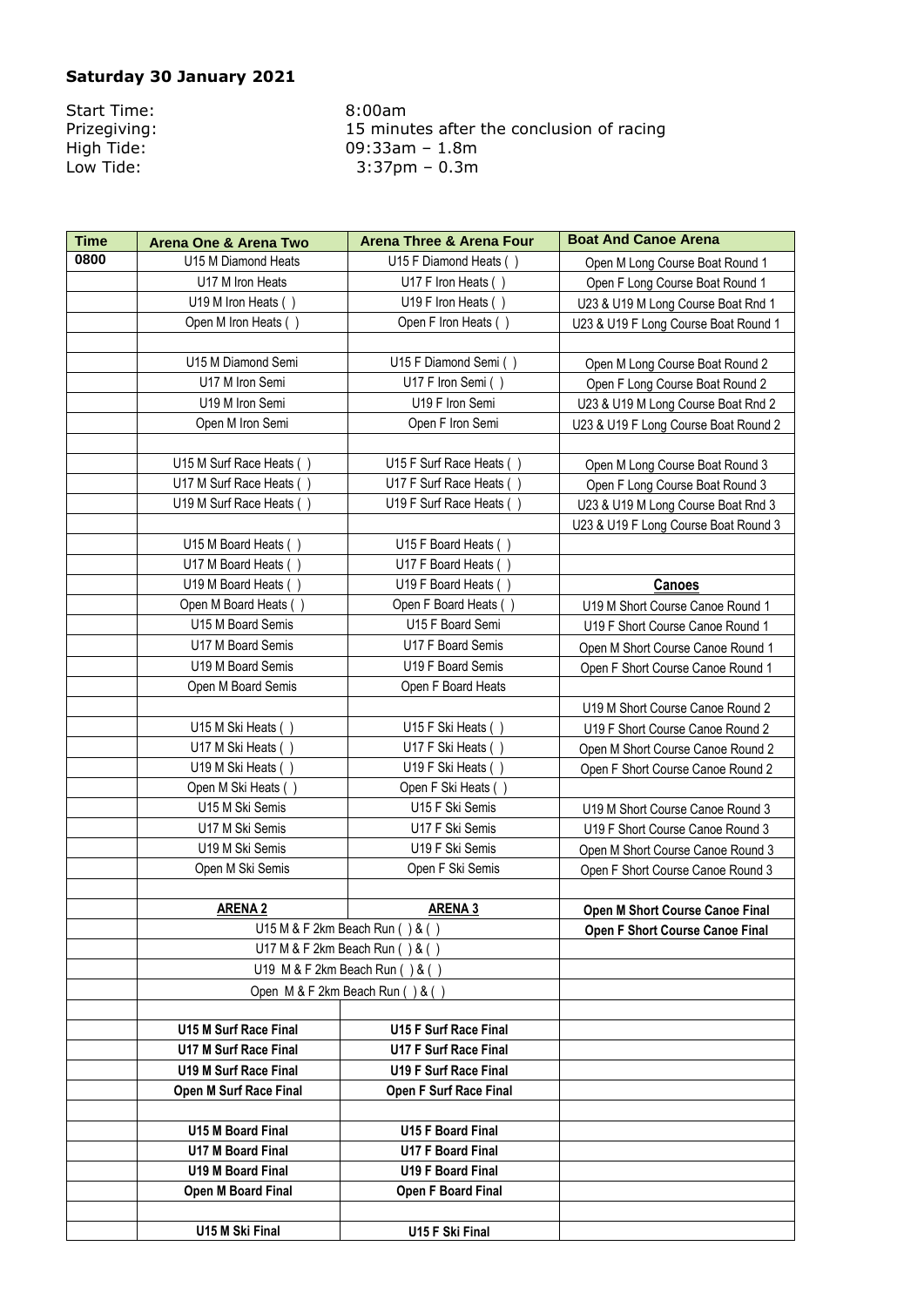| U17 M Ski Final       | U17 F Ski Final       |  |
|-----------------------|-----------------------|--|
| U19 M Ski Final       | U19 F Ski Final       |  |
| Open M Ski Final      | Open F Ski Final      |  |
|                       |                       |  |
| Flag Pit 1 & 2        | Flag Pit 3 & 4        |  |
| U15 M Flags Final ()  | U15 F Flags Final ()  |  |
| U17 M Flags Final ()  | U17 F Flags Final ()  |  |
| U19 M Flags Final ()  | U19 F Flags Final ()  |  |
| Open M Flags Final () | Open F Flags Final () |  |